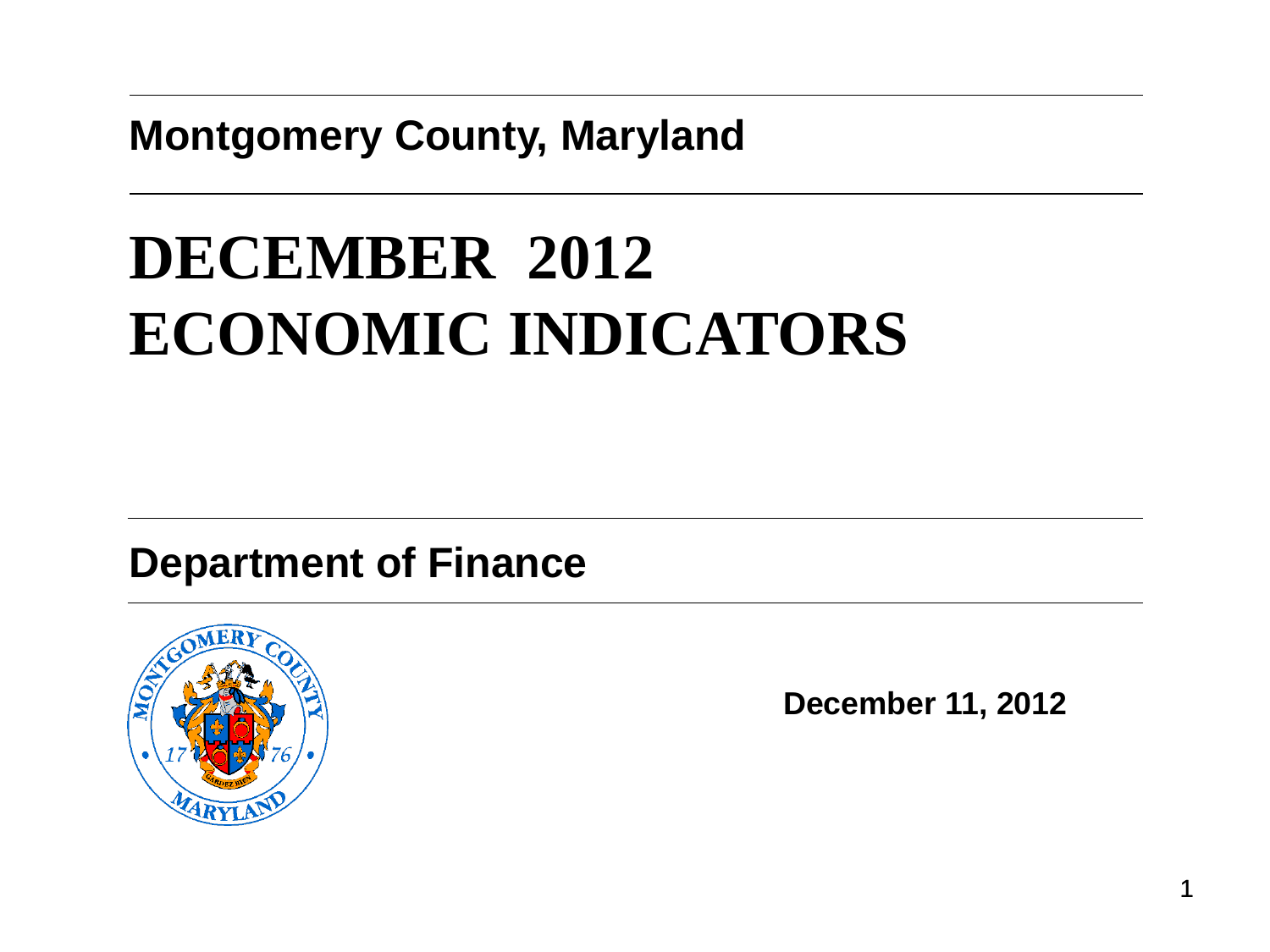# **ECONOMIC OUTLOOK - SUMMARY**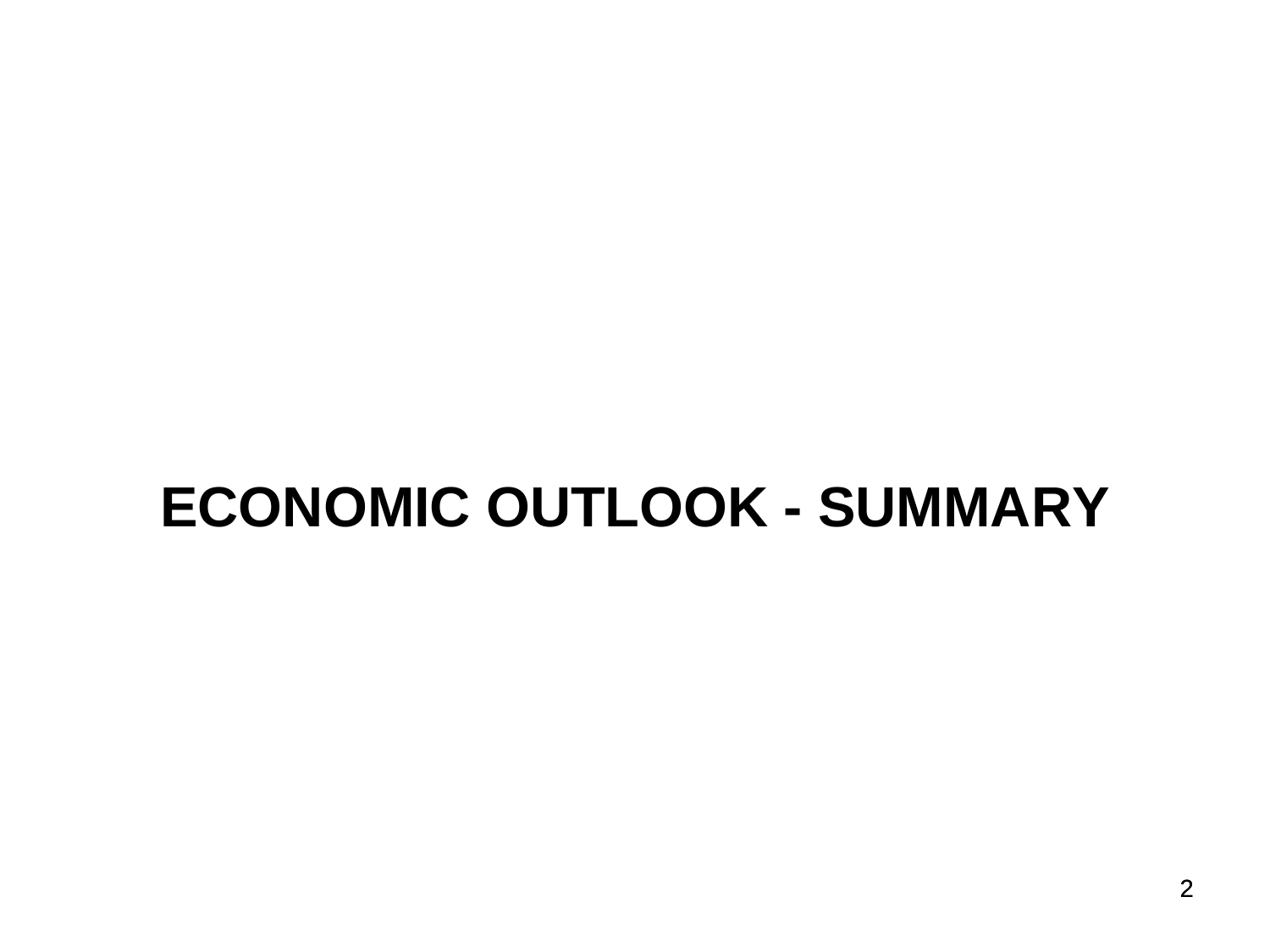# *Economic Recovery vs. Fiscal Recovery*

- **While economic indicators can point to recovery in certain tax revenues, some revenues, such as excise taxes, are expected to continue to decline.**
- **This can be due to adjustments in consumer behavior that affect consumer spending for certain excise taxes.**
- **The recent length (last three cycles) of an economic recovery and expansion (e.g., from trough to peak) has averaged about 95 months according to the National Bureau of Economic Research.**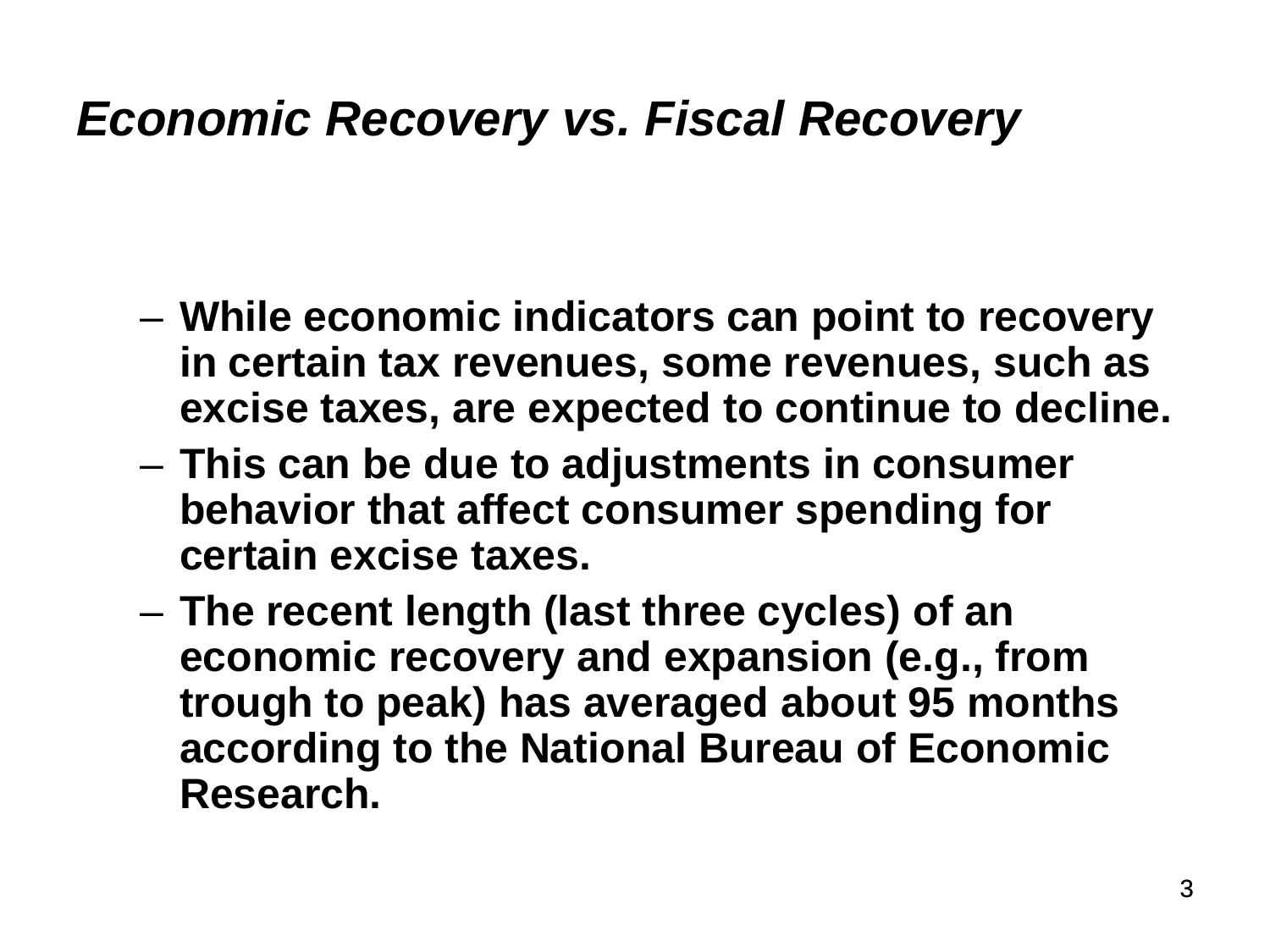# *Current Signs of Economic Recovery*

- **A drop in unemployment rate from 5.1 in October 2011 percent to 4.7 percent in October and the annual average decline from 5.2 percent in CY2011 to an estimated 5.0 percent in CY2012.**
- **The growth in the stock market to date (S&P 500 index up 11.9% as of November 26th).**
- **Home prices show signs of modest improvement**
- **Montgomery County has experienced modest growth in employment to date in CY2012.**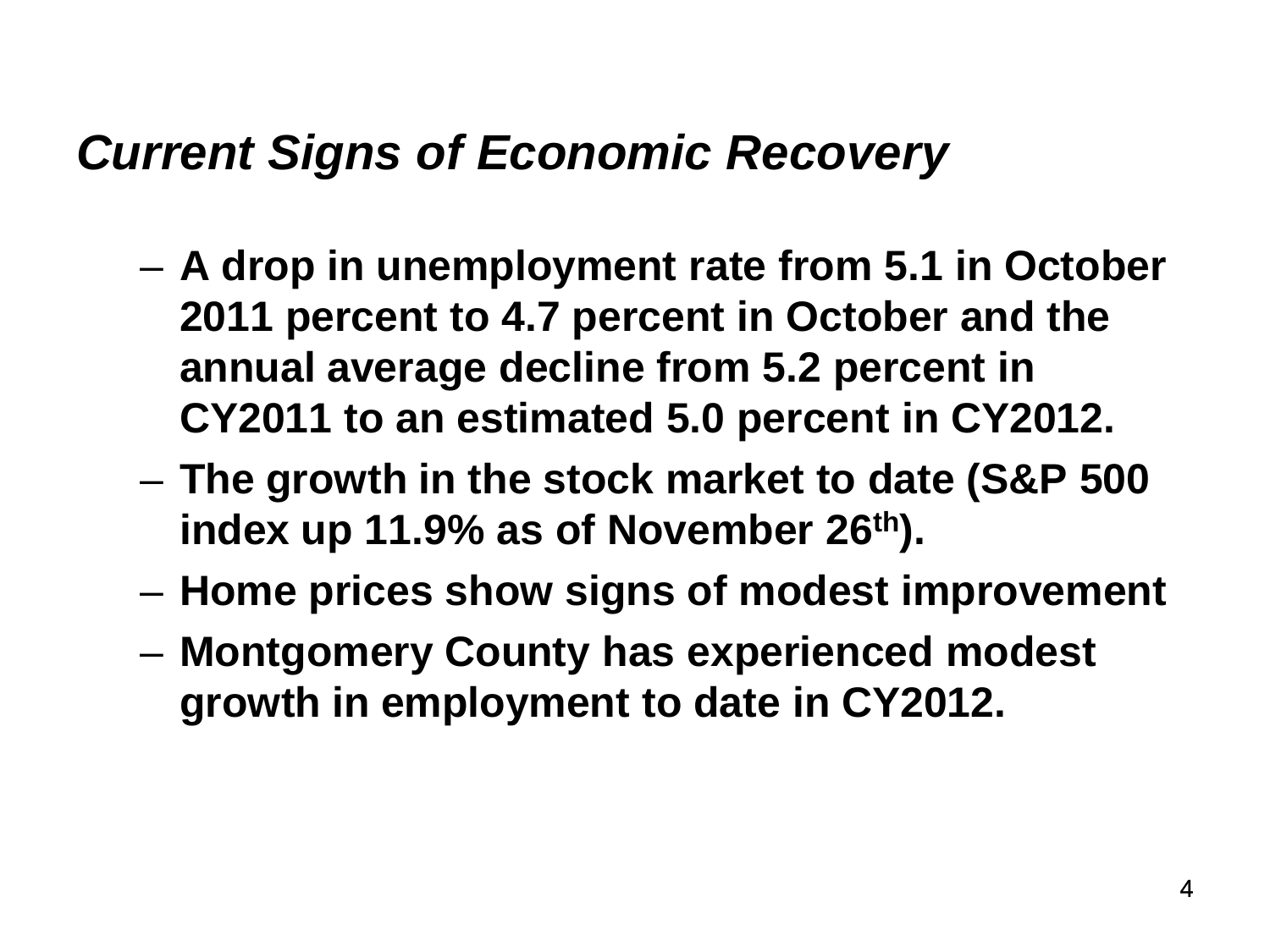# *Continued Causes of Concern*

- **Pull backs attributed to the fiscal cliff and its effect on employment and income in Montgomery County**
- **The secondary effects of the fiscal cliff on tax revenues other than the income tax particularly asset values and consumption**
- **Fed funds rate expected to remain flat through first half of CY2014**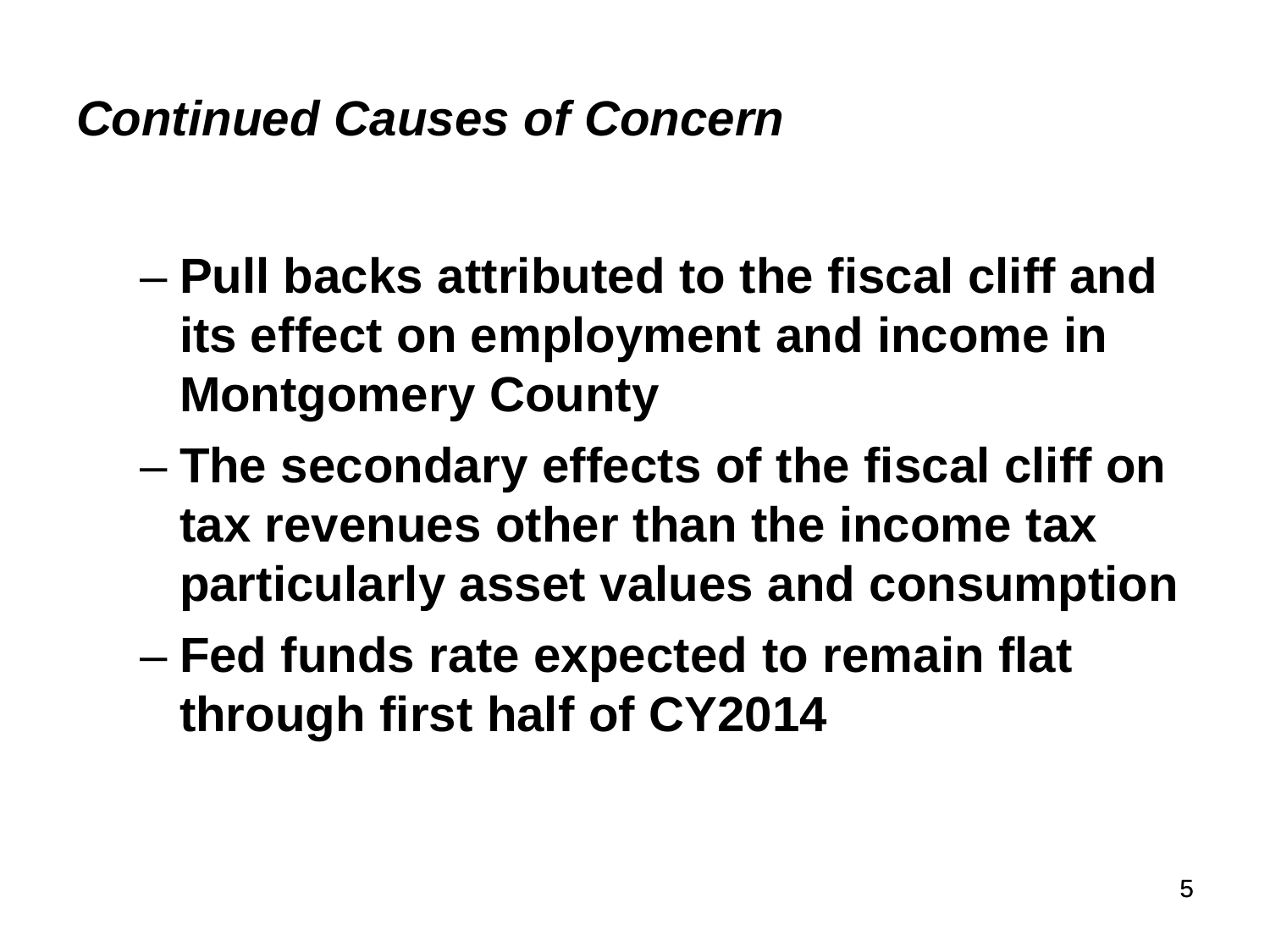| <b>ECONOMIC</b><br><b>INDICATOR</b><br><b>DASHBOARD</b> | <b>LATEST</b><br><b>DATA</b>  | <b>REVENUE</b><br><b>AFFECTED</b>     | <b>EXPLANATION</b>                                                                 | <b>COMPARISON</b>                                  | <b>DIRECTION</b><br>(yr.-over-yr.) |
|---------------------------------------------------------|-------------------------------|---------------------------------------|------------------------------------------------------------------------------------|----------------------------------------------------|------------------------------------|
| <b>INFLATION</b>                                        | 2.22%<br>Jan.-Sept.<br>2012   | <b>Property Taxes</b>                 | Key determinant of property<br>tax revenues at the Charter<br>Limit                | 2011: 3.35%<br>2010: 1.72%                         |                                    |
| UNEMPLOYMENT<br><b>RATE</b>                             | 4.7%<br>Oct. 2012             | <b>Income Taxes</b>                   | Indicates overall health of<br>the job market                                      | Sept. 2012: 4.9%<br>Oct. 2011: 5.1%                |                                    |
| <b>RESIDENT</b><br><b>EMPLOYMENT</b>                    | 512,014<br>Oct. 2012          | <b>Income Taxes</b>                   | Primary determinant of<br>income tax receipts                                      | Sept. 2012: 507,607<br>Oct. 2011: 499,565          |                                    |
| PAYROLL<br><b>EMPLOYMENT</b><br>(Estimated)             | 482,700<br>Oct. 2012          | <b>Income Taxes</b>                   | Another determinant of<br>income tax receipts                                      | Sept. 2012: 479,800<br>Oct. 2011: 469,600          |                                    |
| STOCK MARKET -<br>S&P 500                               | 1406.29<br>As of<br>Nov. 26th | <b>Income Taxes</b>                   | Key determinant of capital<br>gains portion of the income<br>tax                   | December 31st:<br>2011: 1,257.60<br>2010: 1,257.64 |                                    |
| <b>HOME SALES</b>                                       | 726<br>Oct. 2012              | Transfer/<br><b>Recordation Taxes</b> | Indicates activity affecting<br>receipts                                           | Sept. 2012:<br>745<br>Oct. 2011:<br>634            |                                    |
| <b>HOME PRICES</b><br>(Average Price Sold)              | \$443,907<br>Oct. 2012        | Transfer/<br><b>Recordation Taxes</b> | Taxes are based on values,<br>affects amount of taxes<br>collected                 | Sept. 2012: \$460,654<br>Oct. 2011:<br>\$411,221   |                                    |
| FEDERAL FUNDS RATE<br>(preliminary)                     | 0.16%<br>Oct. 2012            | Investment<br>Income                  | County's return on<br>investments closely<br>correlated with the Fed Fund<br>rates | Sept. 2012: 0.14%<br>Oct. 2011: 0.07%              |                                    |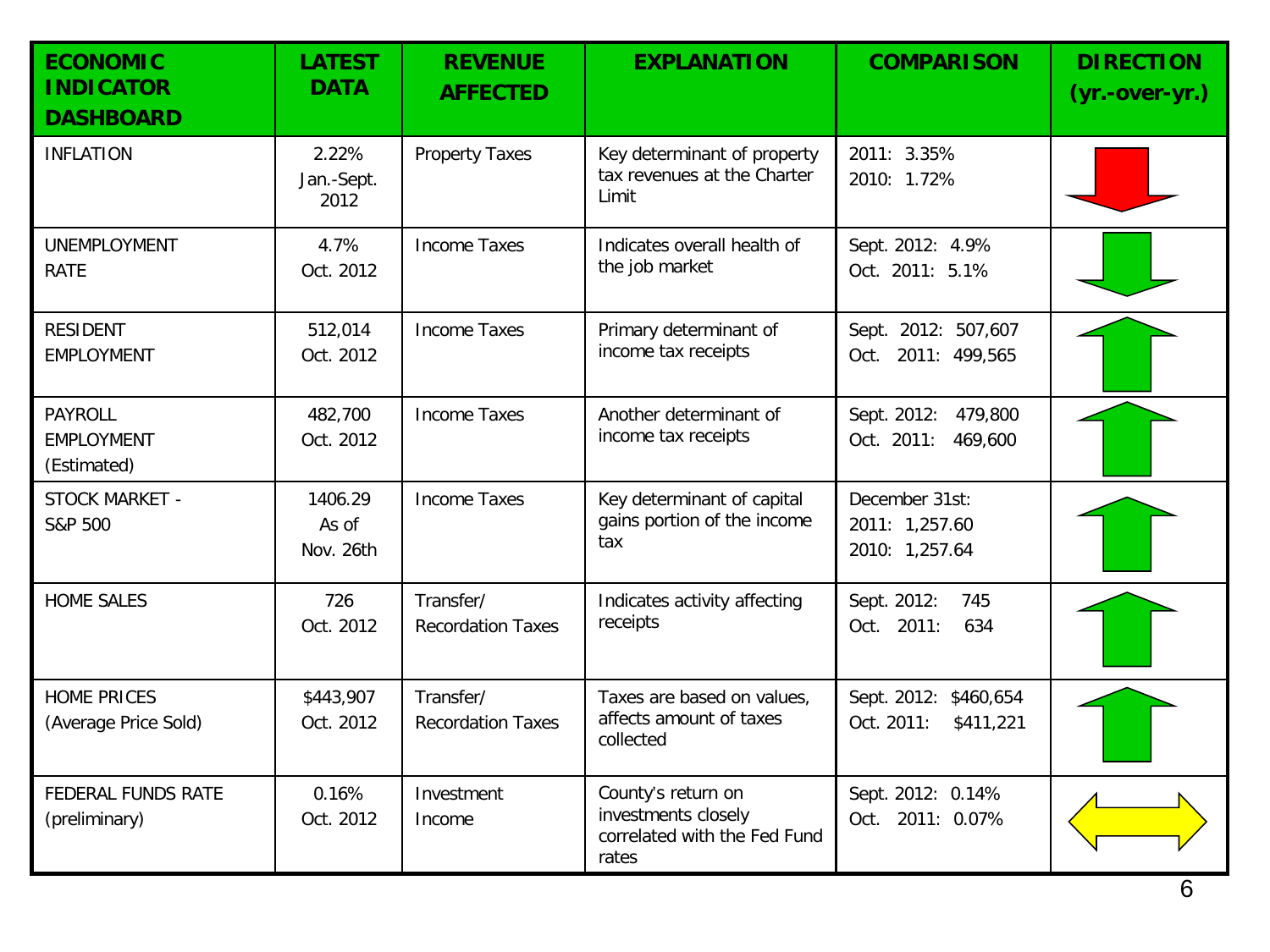#### *Department of Finance estimates that resident employment in Montgomery County could exceed 500,000 in CY2012 (↑1.0% over CY2011.*

On a year-over-year basis, resident employment increased by nearly 12,540 from October 2011 to October of this year.

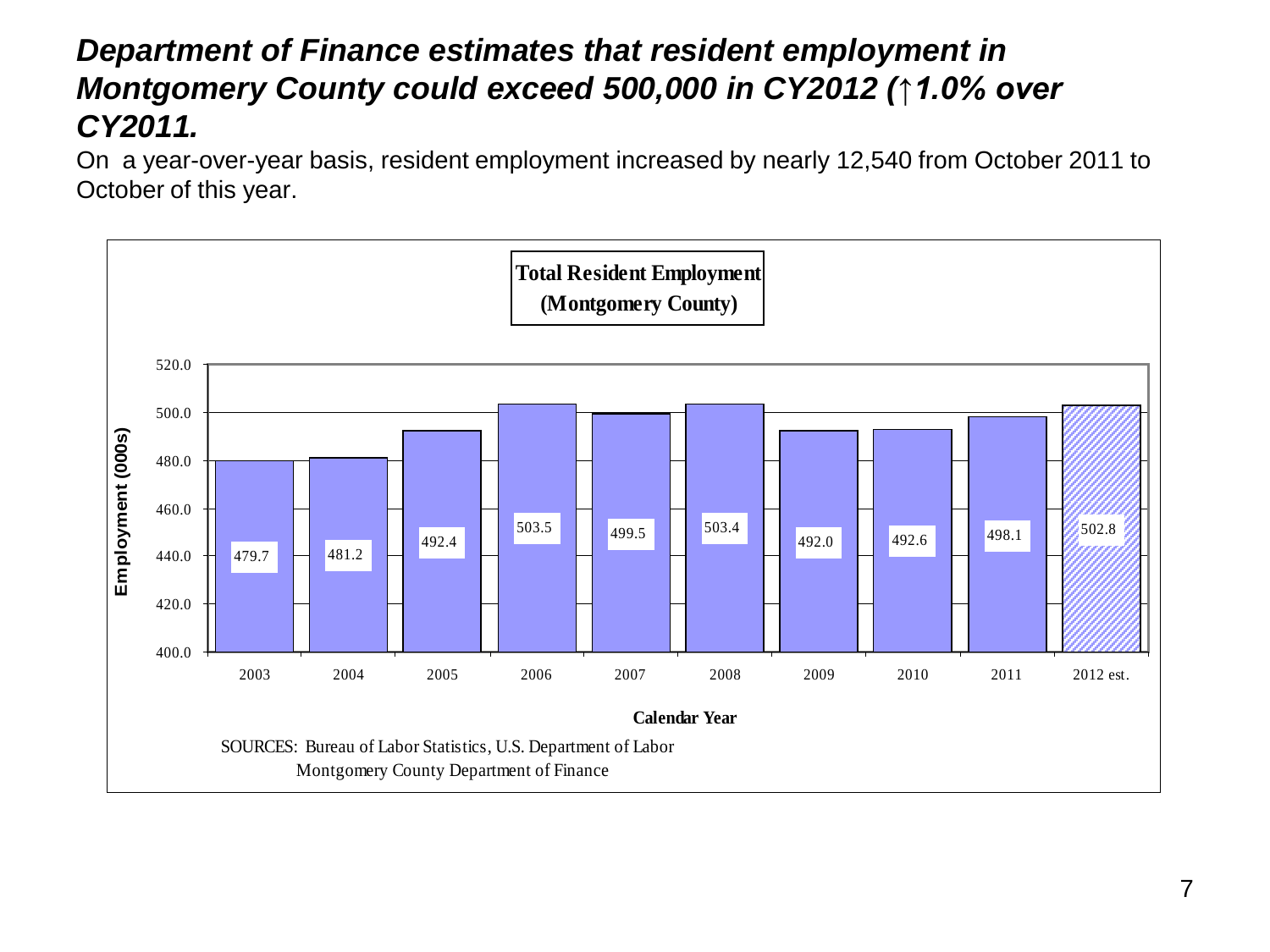#### *The Department of Finance estimates that the unemployment rate for Montgomery County could decline to 5.0 percent in CY2012 – down slightly from 5.2 percent from the previous year.*

The unemployment rate in October was 4.7 percent compared to 5.1 percent in October 2011.

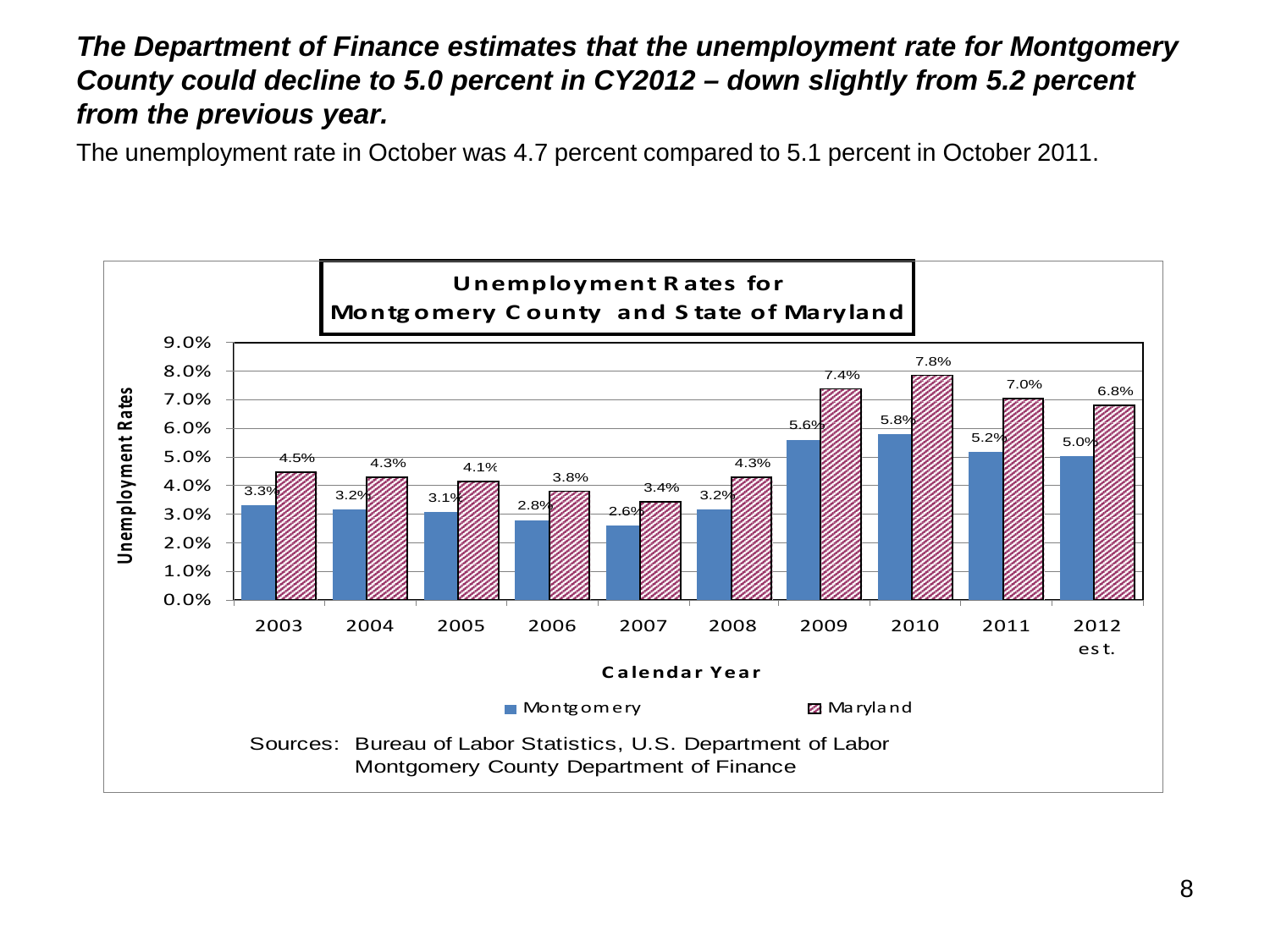*The consumer price index (CPI) accelerated in September.* **Overall for the Washington-Baltimore consolidated region the CPI increased 2.8 percent in September '12 from September '11. For the calendar year 2011, the index increased 3.4 percent compared to 1.7 percent in CY2010.**

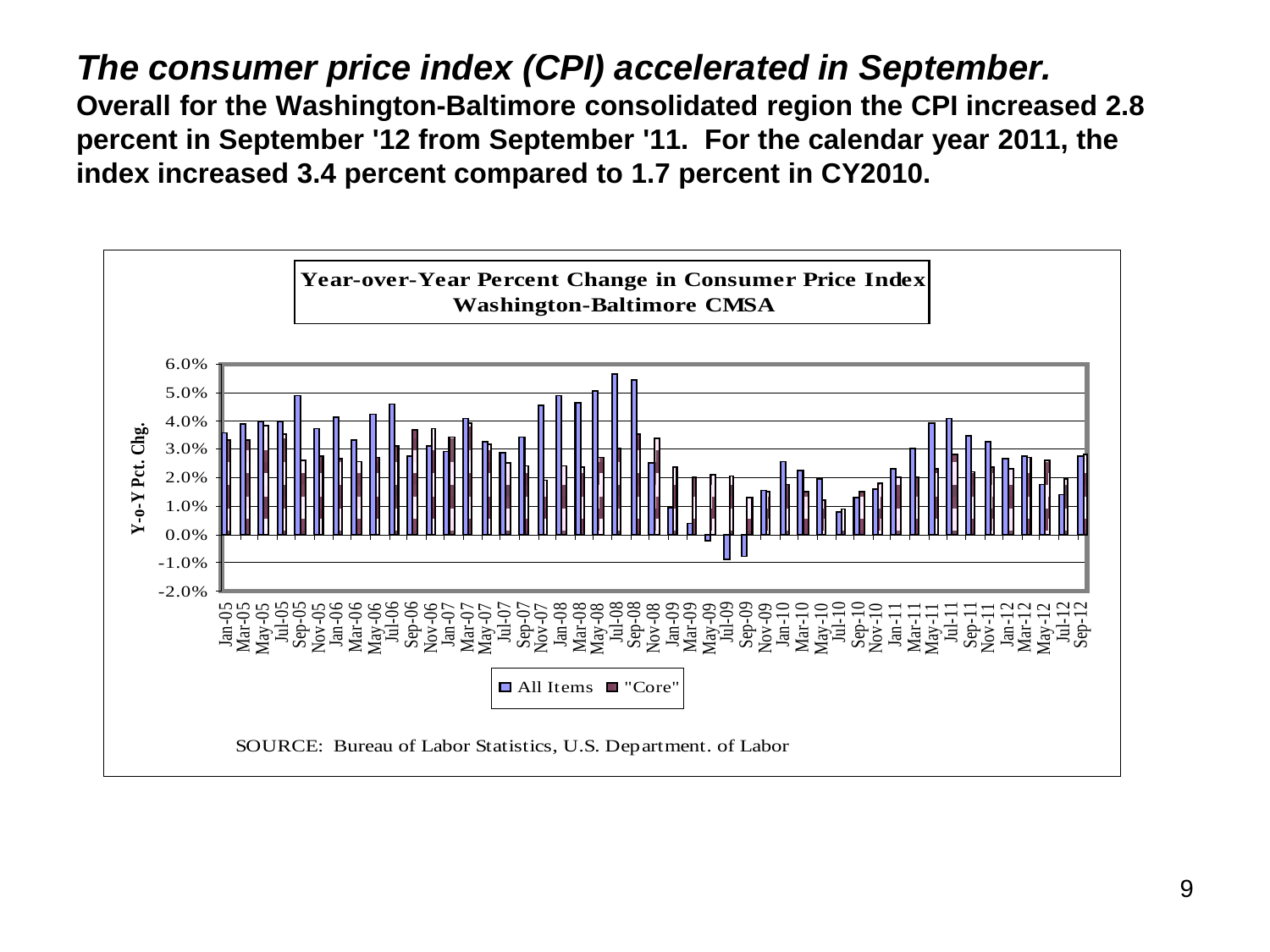#### *Home sales were down in CY2011.*

**Total sales of existing homes decreased 8.8 percent in CY2011 compared to an increase of 0.2 percent in CY2010. Most of that increase in CY2010 occurred during the first half of the calendar year. Finance estimates that home sales could increase 1.4 percent in CY 2012.**